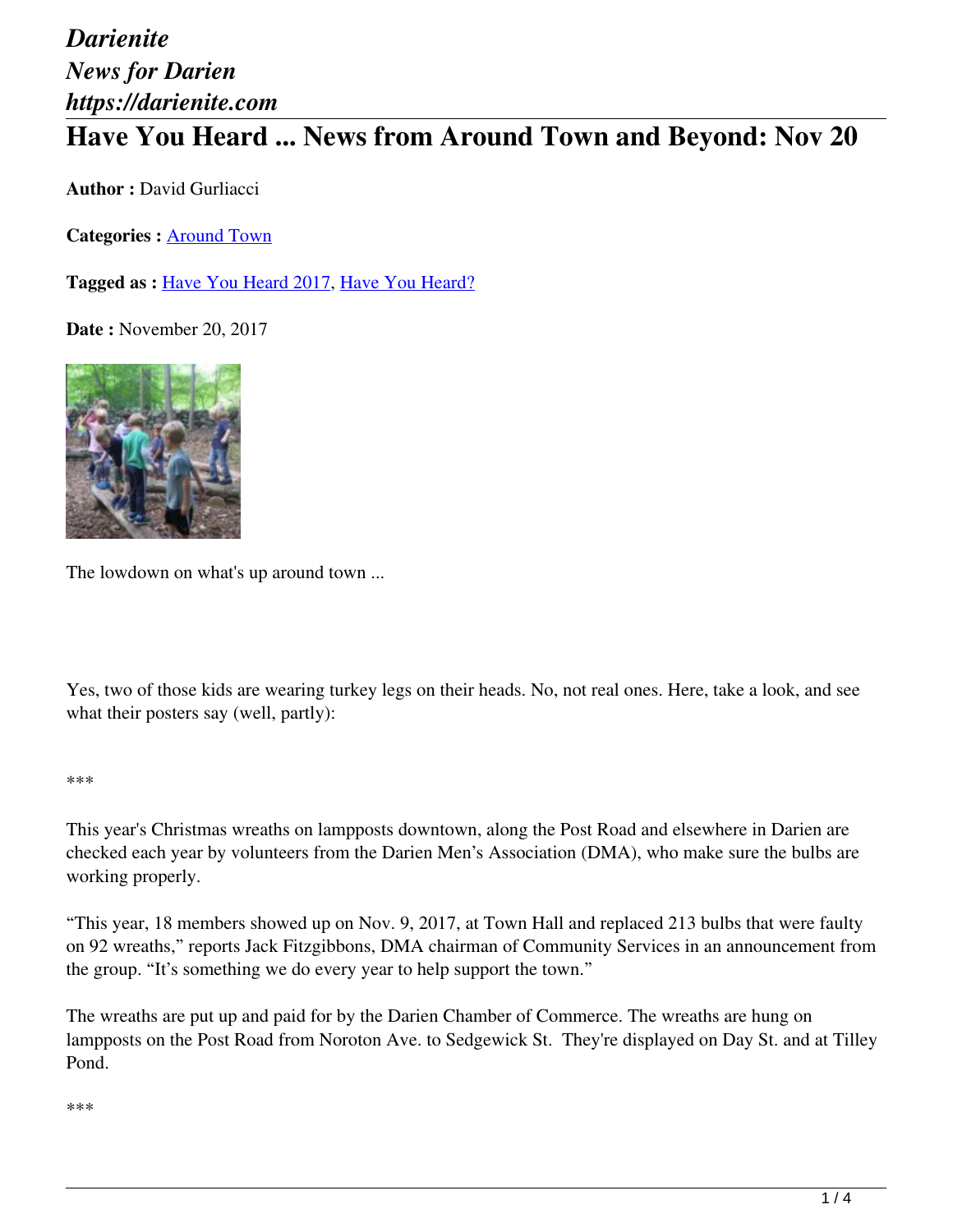## *Darienite News for Darien https://darienite.com*

The Darien YMCA announces:

Anyone who brings in 2 canned good items at the time they join the Darien Y will pay NO Joiner Fee. All canned good donations support Person-to-Person. *Offer valid through January 1*

\*\*\*

Latest plantings around town from the Tree Conservancy of Darien:

\*\*\*

The Encore Club of New Canaan welcomes Darien members. Here's an announcement about an upcoming event and what the group is all about:

Encore is a social organization founded in 1985 for women of New Canaan and surrounding towns. We will be kicking off the holiday season with a festive Holiday Party at Woodway Country Club on Dec. 3. A variety of activities are available for all members throughout the year and can be found on our website.

We offer many social and recreational activities each month, as well as special events appealing to our broad membership of singles, couples and empty nesters.

Here's a sampling of our activities: Adventures in Food and Wine, Book Club, Bridge, Cooking and Art Programs, Dinner and Lunch Groups, Gardener's Exchange, Golf, Hiking, Mah Jongg, Movie discussion Group, New York City Tours and Tennis just to mention a few.

\*\*\*

Pure Barre recently announced the addition of a new class, *Pure Empower,* to its curriculum. "Utilizing the ballet barre, platform, free, and ankle/wrist weights to challenge the cardiorespiratory system, *Pure Empower* is a 45-minute total body strength training and cardio-centric workout designed to sculpt the entire body and increase heart rate while maintaining a low impact nature," the business said in an announcement.

"Pure Empower was developed to bring more variety and innovative technique to the Pure Barre community through a challenging and fun workout, accessible to all fitness levels," the announcement continued. "By utilizing a scientifically sound circuit-style class format featuring dynamic movements, *Pure Empower* aims to increase both strength and cardiorespiratory fitness while maintaining Pure Barre's core principles."

\*\*\*

State Senator Carlo Leone, another state legislator from Stamford and Stamford Mayor David Martin served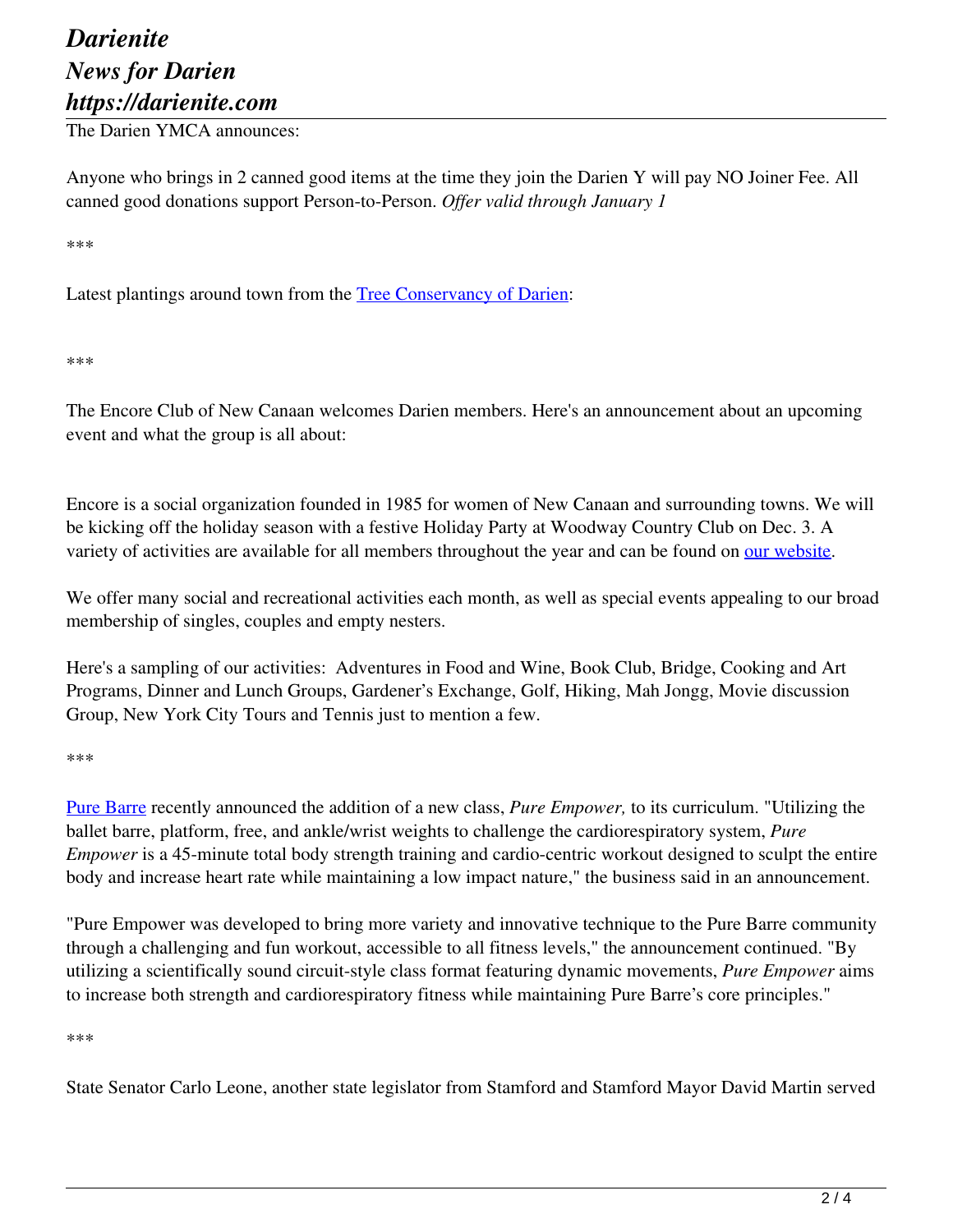### *Darienite News for Darien https://darienite.com*

a meal at Pacific House emergency shelter on Monday evening, Nov. 13. The shelter, which houses and feeds up to 110 homeless men and young adults each evening, serves the communities of Greenwich, Stamford, Darien and New Canaan. About 50 men were there for the meal.

Pacific House "is one of the premiere organizations that supports people in need," said Leone, whose district includes Stamford and part of Darien. "When we see the needs by coming here, it's easier to fight for your resources and services."

Leone and the other officials were there in part to observe National Hunger & Homelessness Awareness Week, held each year the week before Thanksgiving.

"I suppose it has become natural for many of us to question the motivations of our elected officials," said Andrew Barer, Pacific House director of development. "These gentlemen all have a long history of helping Pacific House in many ways. They have demonstrated that their interest in helping the homeless is truly genuine."

To make a donation to Pacific House shelter, visit its website: www.PacificHouse.org.

\*\*\*

At Grand Central Terminal, the annual Holiday Fair started last Monday in Vanderbilt Hall and continues right up until 6 p.m., Christmas Eve. It's open weekdays from 10 a.m. to 8 p.m., Saturday from 10 a.m. to 7 p.m. and Sunday from 11 a.m. to 6 p.m. (but closed on Thanksgiving Day).

"It's one of the longest-running indoor holiday fairs in New York City, and will feature 40 vendors selling artwork, clothing, men's/women's accessories, children's toys, home goods," says the MNR Newsletter of Metro-North. "If you can't find that special something for that special someone there, then you'd better believe in Santa Claus *(because he's going to be your last best hope)."*

\*\*\*

Pre-K students at Methodist Family Center Preschool, along with their teachers and the school director, took a field trip last month to the Darien Community Association.

There they met Chris Filmer, DCA Board Member and Tour Guide, who led them on an outdoor exploration of the property.

The children explored the stump walk, rock spiral and log walks and hunted for worms. They checked out bird boxes and feeders, bat boxes and the butterfly garden.